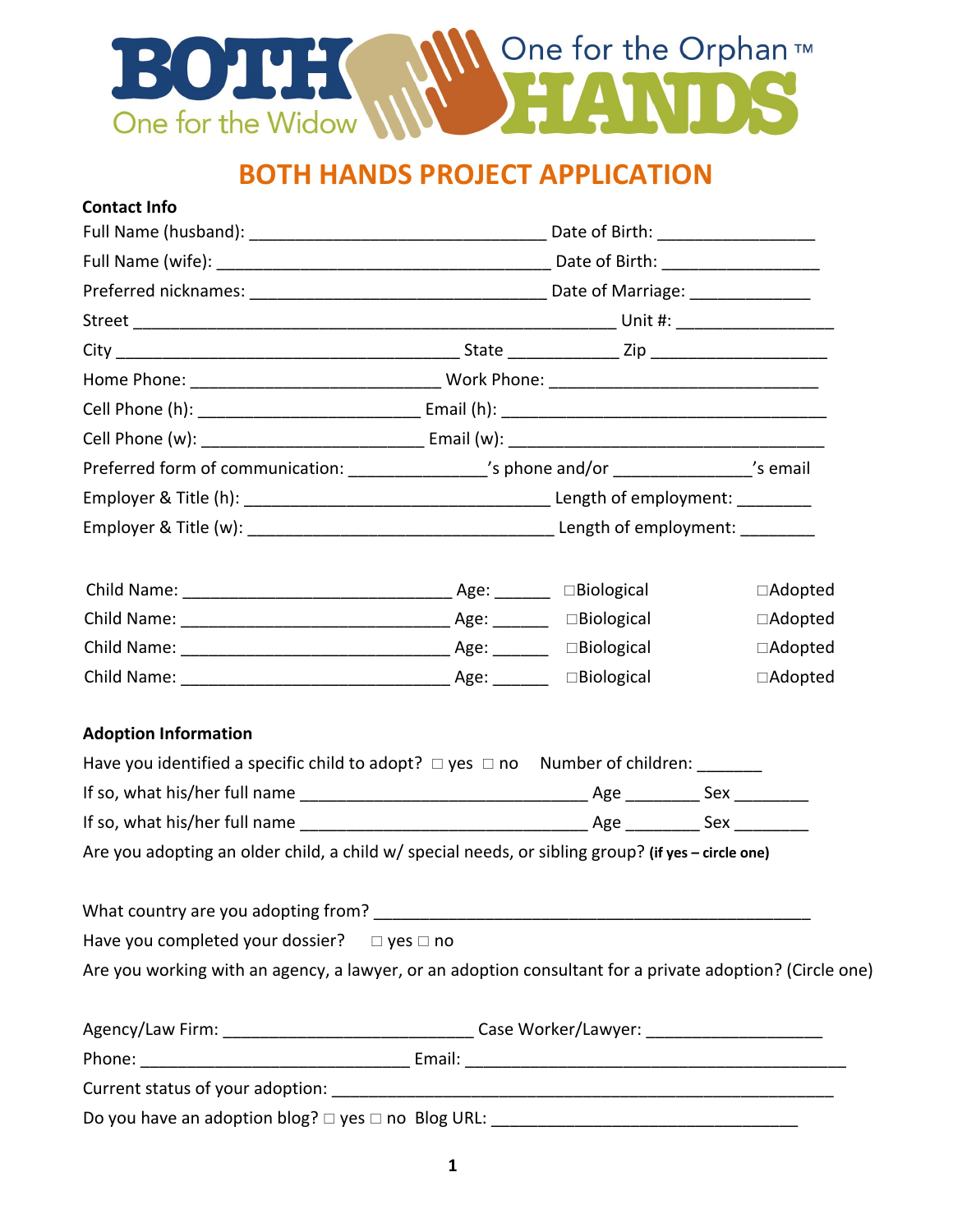#### **Religious Affiliation**

|                                                                  | Denomination: ____________________________ |  |
|------------------------------------------------------------------|--------------------------------------------|--|
|                                                                  |                                            |  |
|                                                                  |                                            |  |
| Your pastor, elder or "small group" leader's name:               |                                            |  |
| May we contact him/her? $\square$ yes $\square$ no Contact info: |                                            |  |
|                                                                  |                                            |  |

#### **Personal Statements of Faith**

Do you believe Jesus Christ is your Lord and Savior?

Husband:  $\Box$  yes  $\Box$  no  $\Box$  not sure  $\Box$   $\Box$  wife:  $\Box$  yes  $\Box$  no  $\Box$  not sure

Husband and Wife: On a separate piece of paper, please briefly share your individual spiritual testimonies and your current relationship with God.

Like other small faith-based organizations, Both Hands has a limited capacity and has chosen to work with families who come from the same theology and doctrine which adheres to the orthodox evangelical Christian tradition. By checking the boxes next to each statement below and submitting this application, you are indicating that you share our core values and, most importantly, a love of caring for orphans and widows found in James 1:27

 $\mathcal{L}_\text{max}$  , where  $\mathcal{L}_\text{max}$  , we have the set of  $\mathcal{L}_\text{max}$ 

In the case that you cannot in good conscience affirm that you share our core values, we invite you to pursue this resource to raise funds for your adoption: Resources4Adoption.com

If you would like to learn more about our faith, please visit this source: bit.ly/1O9j5KK

- $\Box$  The Bible is the inspired and infallible Word of God to man.
- $\Box$  There is one eternal God, the Creator of all things, who exists in three persons: the Father, the Son, and the Holy Spirit.
- $\Box$  Jesus Christ, the Son of God, was conceived by the Holy Spirit, born of the Virgin Mary, and lived a sinless life.
- $\Box$  Man is justified by faith, by the shed blood of Jesus Christ on the cross, His death, and His resurrection from the grave.
- $\Box$  The Holy Spirit resides in the hearts of true believers.
- $\square$  Both the saved and the lost will be resurrected; the saved into eternal life.
- $\Box$  God is the creator of all life, including the unborn; all life is precious in His sight.
- $\Box$  God designed marriage to be a covenant between a biological man and a biological woman united in a lifelong union.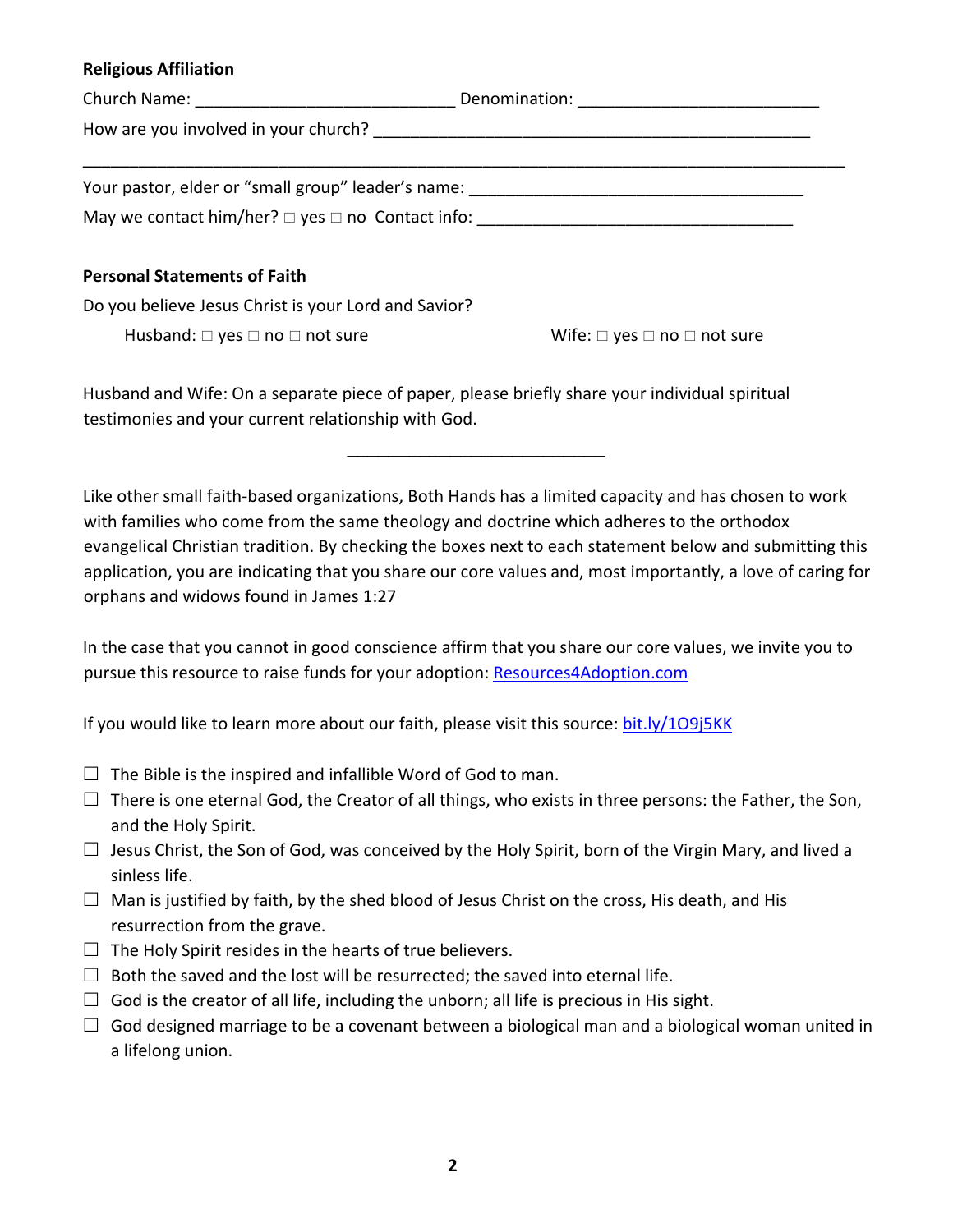### **Other Questions**

Husband and Wife: On a separate piece of paper, please individually answer these questions.

- 1. What has led you to pursue adoption?
- 2. Are you willing to fundraise for your adoption?
- 3. Is there any other information you would like to tell us about you or your family?
- 4. Can you think of 10+ friends or family members who could help with a Both Hands Project? These friends would need to be willing to serve the widow through home improvement projects AND raise sponsorship for the service project.  $\Box$  yes  $\Box$  no
- 5. We understand that occasionally finding a widow to serve can take some time. We are willing to search for a widow in our area via churches, local ministries and other outlets.

 $\Box$  yes  $\Box$  no

6. Our adoption is not completed and/or our future adoptive child is not home.

 $\Box$  yes  $\Box$  no

7. I understand that Both Hands has a partnership with Lifesong for Orphans and if I intend to apply to Lifesong AND do a Both Hands project, I should apply to Lifesong and indicate my interest in Both Hands with them here: http://www.lifesongfororphans.org/wpcontent/uploads/2013/02/BH-Application-Update-2013-Fillable1.pdf

 $\Box$  yes  $\Box$  no

**If approved, the Both Hands team will assist you in walking through your Both Hands Project planning process from start to finish. The team will provide you with a project manual, fundraising letter templates, helpful documents for assessing the widow's home, building your team, press releases, outline for your team meetings, waivers of liability, video tips and so much more.**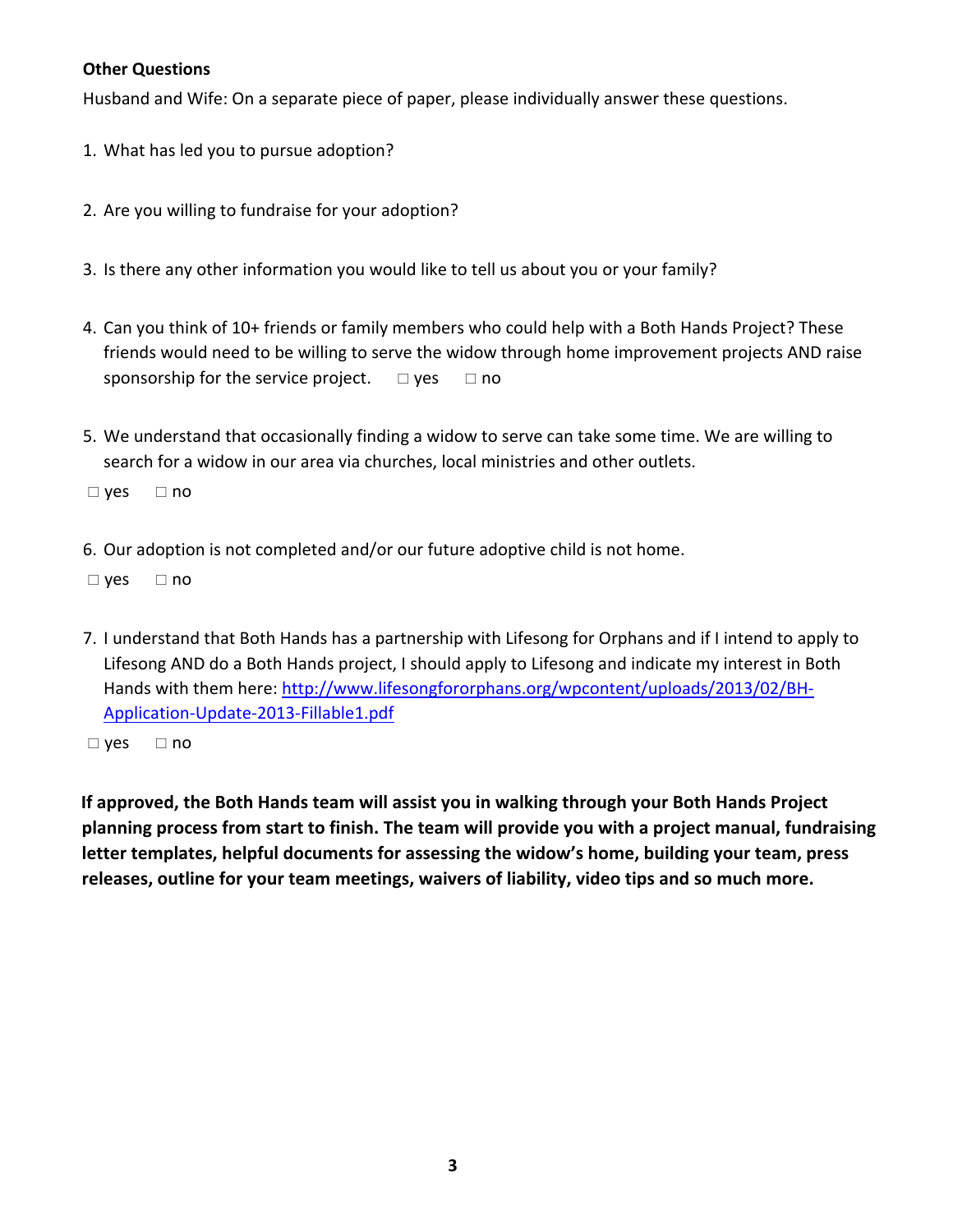# **ADOPTION COSTS**

| <b>Applicable Expenses</b>       |    |
|----------------------------------|----|
| Foreign Program Fee              | \$ |
| Home Study                       | \$ |
| In-Country Fees                  | \$ |
| <b>Agency Fees</b>               | \$ |
| Child's Medical Exam             | \$ |
| Value of Other INS Fees          | \$ |
| Notarization/Authentication      | \$ |
| <b>Orphanage Fees</b>            | \$ |
| <b>Overseas Fees</b>             | \$ |
| <b>Value of Translation Fees</b> | \$ |
| <b>Travel First Trip</b>         | \$ |
| <b>Travel Second Trip</b>        | \$ |
| Other:                           | \$ |
| Other:                           | \$ |
| <b>Total Adoption Cost</b>       | \$ |

# SOURCE OF FUNDS

*\*When you raise funds, you allow the community to participate in your adoption. Please do not list loans or savings that has not been specifically set aside for adoption. Our preference is that you adopt without debt and without spending every dollar you have available. We are aware that you will need these funds for post-adoption expenses.*

## **Available Resources to Cover Adoption Costs**

| Employer Benefit (if available)                    | \$ |
|----------------------------------------------------|----|
| Other Grants Applied and Approved For:             |    |
| Name:                                              | \$ |
| Name:                                              | \$ |
| Name:                                              | \$ |
| Other source of funds (please specify):            |    |
|                                                    | \$ |
|                                                    | \$ |
| <b>Total Estimated Resources for Your Adoption</b> | ¢  |
| <b>DEFICIT</b> (Total Resources minus Total Cost)  |    |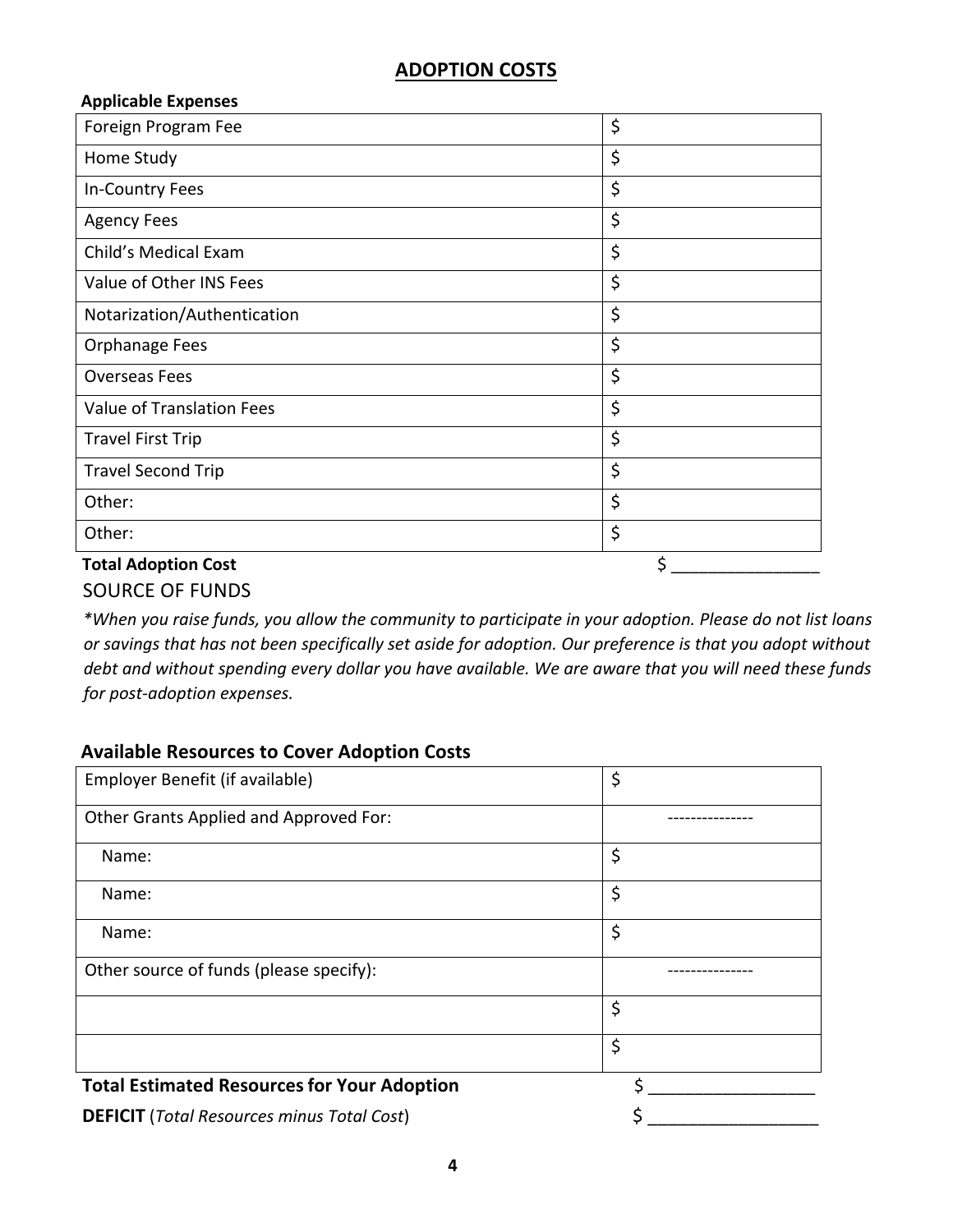# **STATEMENT OF NET WORTH**

| <b>Assets</b>                                                   |         |
|-----------------------------------------------------------------|---------|
| Cash                                                            | \$      |
| <b>Checking Accounts</b>                                        | \$      |
| <b>Savings Accounts</b>                                         | \$      |
| Value of Primary Home (if owned)                                | \$      |
| Approximate Value of Household Items                            | \$      |
| Value of Other Property                                         | $\zeta$ |
| Investment Accounts (other than retirement)                     | \$      |
| Life Insurance Cash Surrendered Value (not death benefit)       | \$      |
| <b>Retirement Accounts</b>                                      | \$      |
| Value of Autos                                                  | \$      |
| Value of other items you own not listed above (describe below): |         |
|                                                                 | \$      |
|                                                                 | \$      |
|                                                                 | \$      |
| <b>Total Assets</b>                                             | \$      |

### **Liabilities**

| <b>Auto Loan Balances</b>   |                                                     | \$ |
|-----------------------------|-----------------------------------------------------|----|
| Primary Home Loan Balance   |                                                     | \$ |
| <b>Other Home Loans</b>     |                                                     | \$ |
| <b>Other Property Loans</b> |                                                     | \$ |
| <b>Credit card Balances</b> |                                                     | \$ |
|                             | Balances of Past Due Bills (excluding credit cards) | \$ |
|                             |                                                     |    |
|                             | Any Other Amount Owed (describe below):             |    |
|                             |                                                     | \$ |
|                             |                                                     | \$ |
|                             |                                                     | \$ |
| <b>Total Liabilities</b>    |                                                     | Ś  |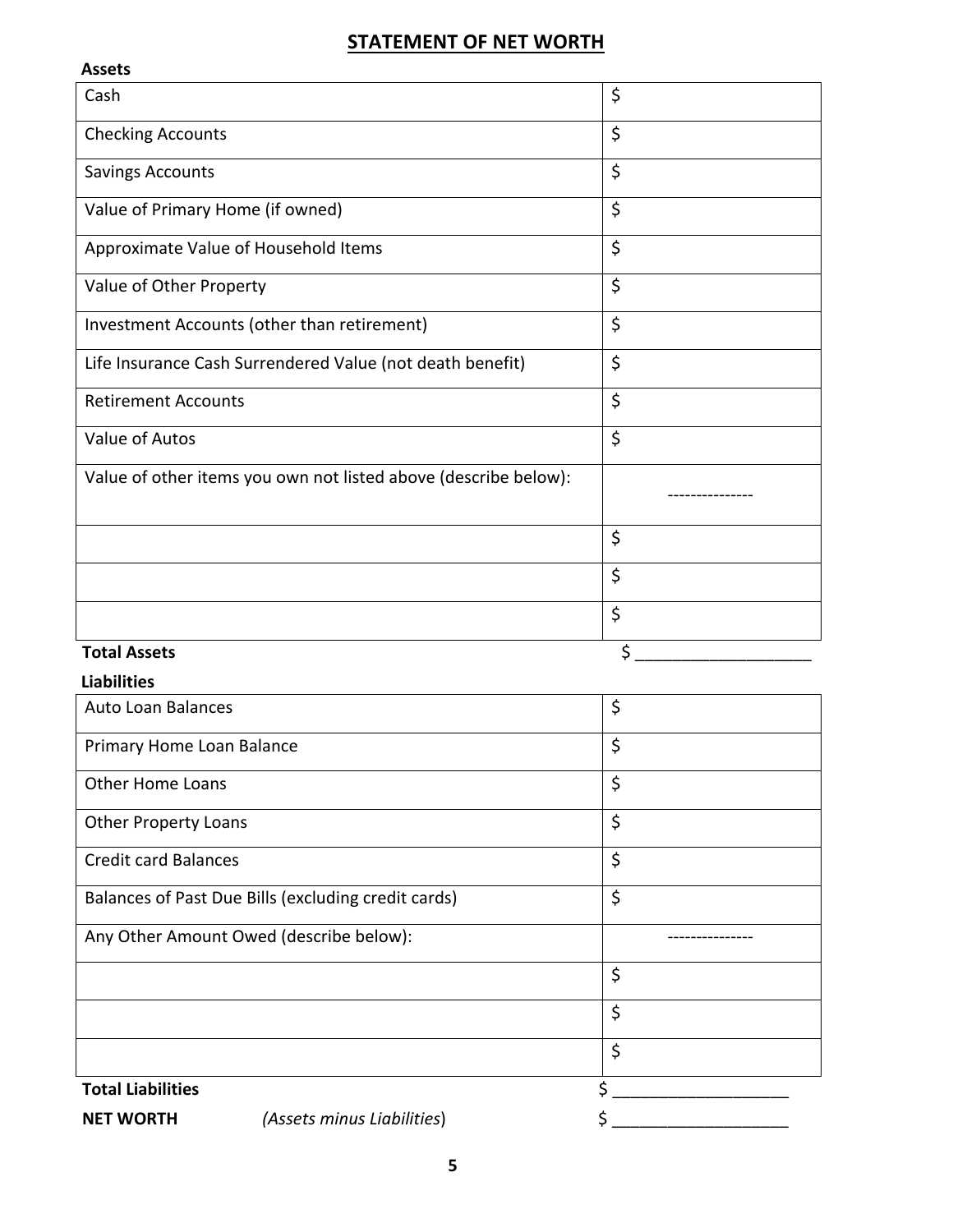# **CASH FLOW**

| Income (annual)                |    |
|--------------------------------|----|
| Gross Salary/Wage              | Ş  |
| Investment Income              | \$ |
| Other Income (describe below): |    |
|                                | \$ |
|                                | \$ |
| <b>Total Income</b>            |    |

## **Expenses/Payments** *(annual)*

| Taxes and other deductions from paycheck                    | \$ |
|-------------------------------------------------------------|----|
| <b>Housing Costs:</b>                                       |    |
| Mortgage/Rent                                               | \$ |
| Property taxes                                              | \$ |
| Insurance                                                   | \$ |
| <b>Utilities</b>                                            | \$ |
| <b>Other Housing Costs</b>                                  | \$ |
| Telephone (include cell phones)                             | \$ |
| Food                                                        | \$ |
| Clothing                                                    | \$ |
| <b>Transportation Expenses:</b>                             |    |
| Car Payment                                                 | \$ |
| Car Insurance                                               | \$ |
| Gas/Maintenance                                             |    |
|                                                             | \$ |
| Other transportation Expenses                               | \$ |
| Entertainment/Recreation                                    | \$ |
| Medical Expenses (include health insurance, if paid by you) | \$ |
| Church Giving                                               | \$ |
| <b>Other Gifts/Donations</b>                                | \$ |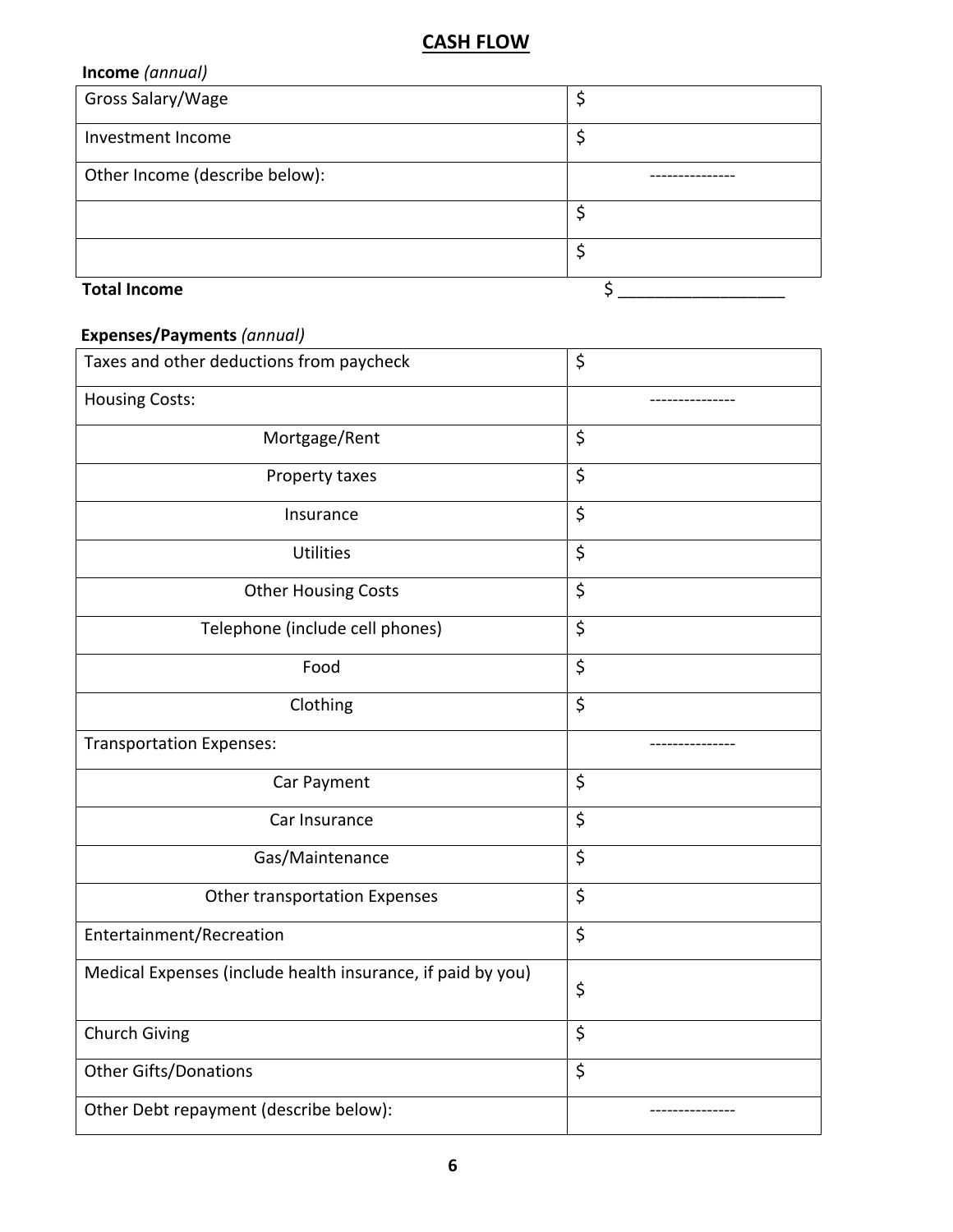| <b>Total Expenses/Payments</b>                       |  |
|------------------------------------------------------|--|
| <b>CASH FLOW</b> (Total Income minus Total Expenses) |  |

### **CONSENT FORM**

#### **1. Purpose**

The undersigned agrees that the purpose of this application is to provide *Both Hands* with information used in determining eligibility for a Both Hands Family Project. The objective of a Both Hands Family Project is to raise funds for a family in the adoption process while serving a widow through home improvement projects. The undersigned acknowledges that this application provides no guarantee of acceptance or assistance from *Both Hands*.

#### **2. Authorization and Release**

The undersigned hereby authorizes any officer, employee, agent, representative or staff member of *Both Hands*  to obtain financial and personal information from any institution or individual including but not limited to those individuals and institutions listed as references and made a part of this application. The undersigned further consents to the release of any information to any authorized *Both Hands* employee or agent from any individual or financial institution listed on the application. The undersigned further authorizes any pastor, elder, minister, adoption agent, or counselor included in the list of references to release to *Both Hands* or its representatives personal information and opinions regarding the applicant's lifestyle, language, habits, truthfulness, parental fitness, and general moral and biblical character.

#### **3. Limit of Liability**

The undersigned acknowledges that *Both Hands* has made no representation or warranty that financial aid or assistance will be furnished to the undersigned; and further acknowledges that *Both Hands* shall have the sole discretion to accept or deny this application with or without cause. The undersigned further releases and holds *Both Hands* harmless from any liability of any type or nature as a result of allowing the undersigned to submit this application.

#### **4. Permission**

Photographic Release. The undersigned hereby grants and conveys unto Both Hands all rights, title, and interest in any and all photographic images and video or audio recordings made during the Volunteer's Activities with Both Hands, including, but not limited to, any royalties, proceeds, or other benefits derived from such photographs or recordings. The undersigned also grants *Both Hands* permission to use their story, photographs, videos, and other submitted material for any purpose, in any form, and on any media. (Your answer does not have an effect on assistance.)  $\Box$  yes  $\Box$  no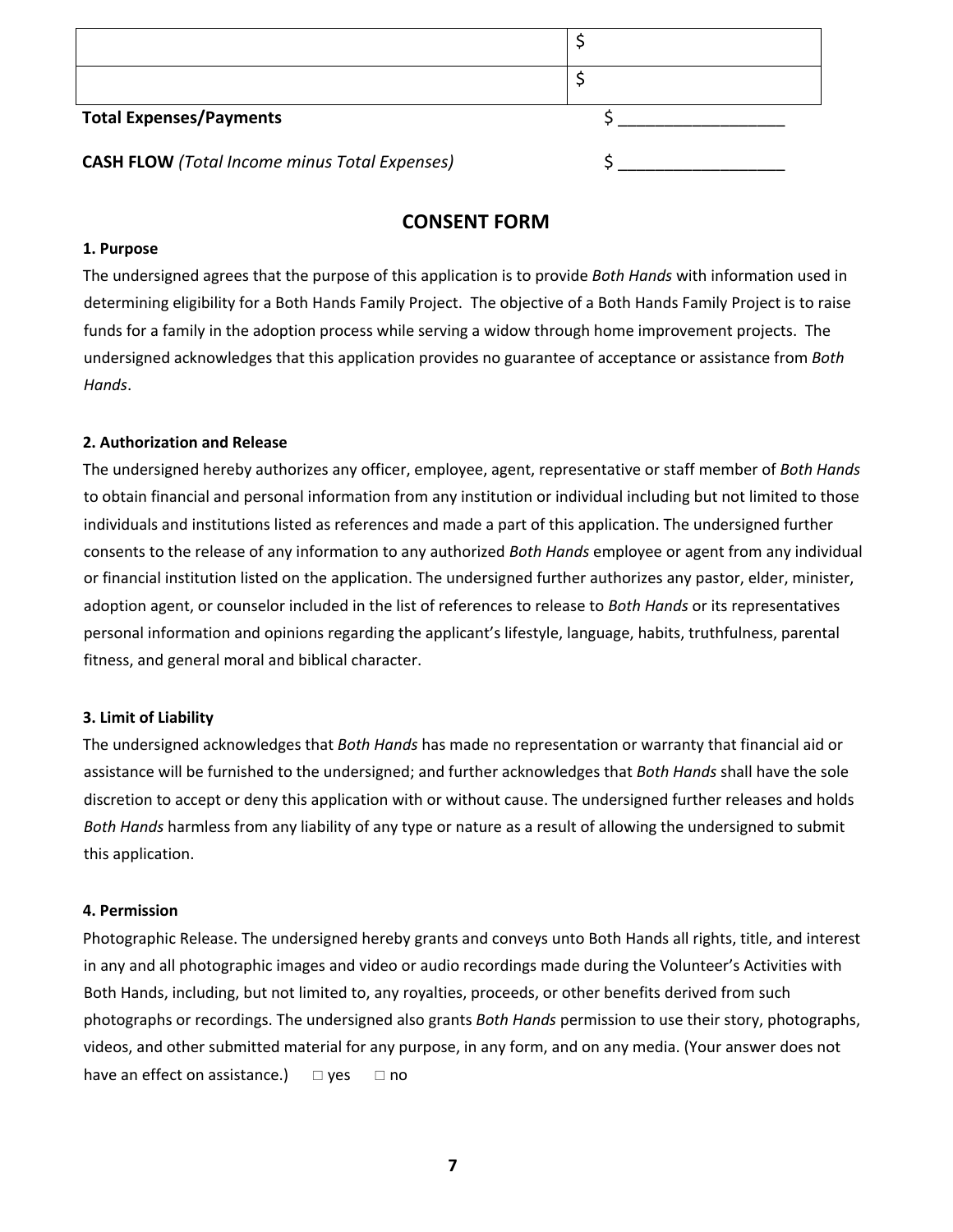#### **5. Support Raising Agreement**

The undersigned parties acknowledge they are freely agreeing to the following terms and conditions as a requirement to participate in the adoption grant process for *Both Hands (BH):* 

- We understand and accept that all funds and/or donations received by *BH* are under the ultimate control of the *BH* Board of Directors that make all final decisions regarding distributing and/or grants of any funds.
- We understand, accept and agree to use any and all funds received by *BH* exclusively for legitimate adoption expenses, including but not limited to agency fees, legal fees, etc. We agree to provide verification of adoption related expenses to *BH* upon request.
- We agree to submit proper documentation as requested by *BH* for payment and/or reimbursements of any kind.
- We understand that if we decide not to adopt or our adoption is disrupted for any reason we will contact *BH* immediately. Any funds raised will be used to further the ministry of *BH,* and/or to assist other families with the cost of adoption. Donations cannot be returned to donors.
- We understand that we may not donate money to *BH* toward our own adoption expenses and receive a tax deduction.
- We understand and agree that any funds raised beyond our documented adoption costs may be used to further the ministry of *BH* and assist with other families' cost of adoption.

#### **6. Attachments**

- Picture If you have a picture of the child you desire to adopt, and are willing to share with us, please send in a photo along with your application. Please also include a photo of your current family.
- Copy of completed, signed homestudy
- Copy of agency fee schedule
- Copy of most resent tax form (first page)

#### **7. Signatures**

The undersigned understands and agrees to the terms and conditions outlined in this application. All information contained in this application is accurate to the best of our knowledge.

| Adoptive Father Name (Printed)   |       |
|----------------------------------|-------|
| Adoptive Father Signature        | Date: |
| Adoptive Mother Name (Printed)   |       |
| <b>Adoptive Mother Signature</b> | Date: |